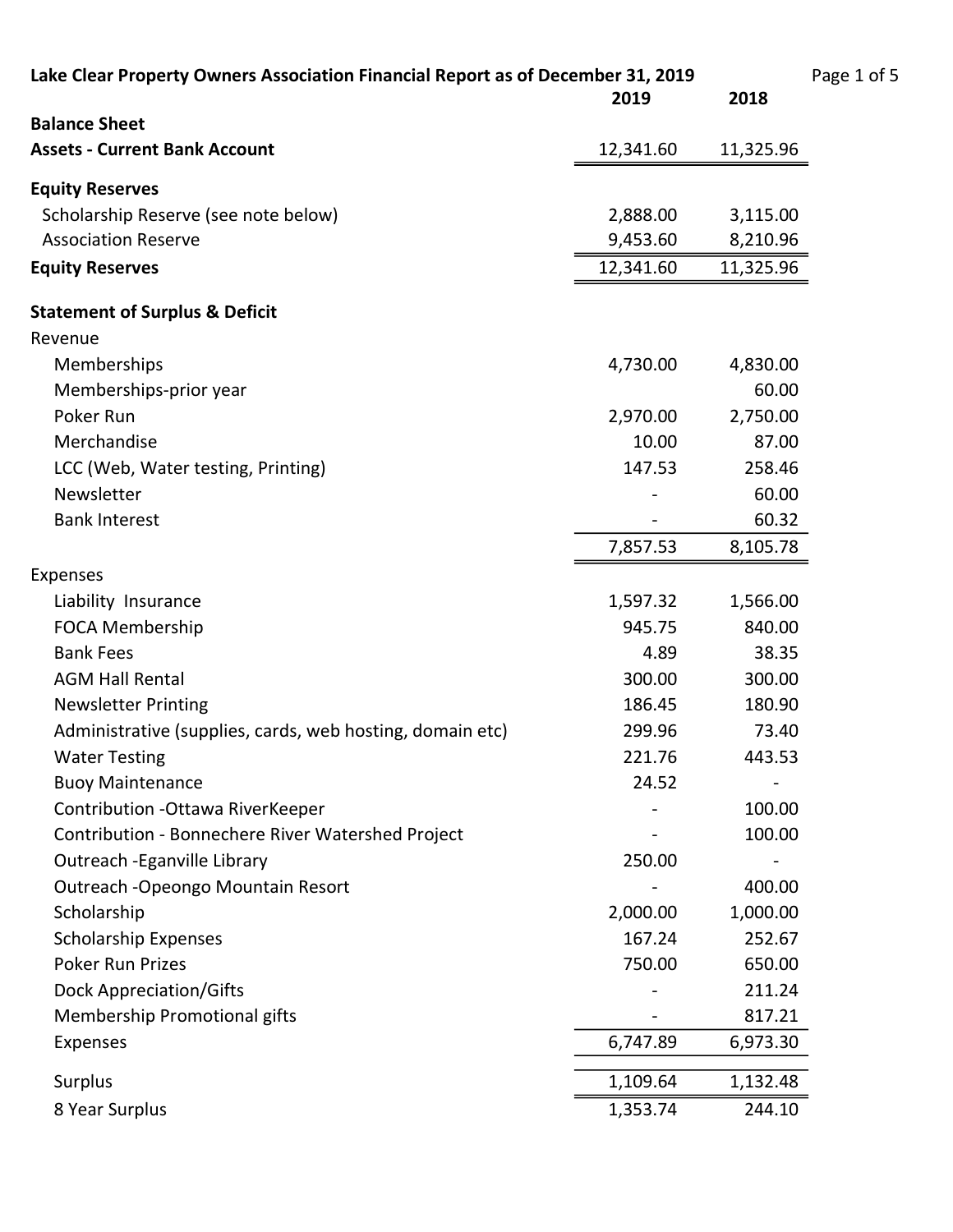| LCPOA Cashflow Statement 2018/2019 - For information purposes only, not to be presented at AGM |                        |            | Page 2 of 5  |
|------------------------------------------------------------------------------------------------|------------------------|------------|--------------|
| Audit trail of bank transactions of the association<br><b>Bank Balance December 31, 2017</b>   | <b>Bank</b><br>\$4,928 | Investment | <b>Total</b> |
| <b>Investment Balance December 31, 2017</b>                                                    |                        | \$5,265    |              |
|                                                                                                | \$4,928                | \$5,265    | \$10,193     |
| Inflow of Cash 2018                                                                            |                        |            |              |
| GIC Deposit to Bank (Maturity)                                                                 | 5,265                  | (5,265)    |              |
| <b>Cash Collected Memberships</b>                                                              | 4,850                  |            |              |
| Cash Collected Poker run                                                                       | 2,750                  |            |              |
| Cash Collected LCC Funding                                                                     | 222                    |            |              |
| <b>Cash Collected Merchandise</b>                                                              | 87                     |            |              |
| Cash Collected GIC Interest                                                                    | 60                     |            |              |
| <b>Total Inflow of Cash</b>                                                                    | \$13,234               | (5, 265)   | \$0          |
| Outflow of Cash 2018                                                                           |                        |            |              |
| Insurance                                                                                      | (1, 566)               |            |              |
| Scholarships & Expenses                                                                        | (1,253)                |            |              |
| Poker Run Expenses                                                                             | (861)                  |            |              |
| <b>Membership Tokens</b>                                                                       | (817)                  |            |              |
| <b>Water Testing</b>                                                                           | (444)                  |            |              |
| Administrative                                                                                 | (419)                  |            |              |
| Outreach                                                                                       | (400)                  |            |              |
| AGM                                                                                            | (300)                  |            |              |
| Website                                                                                        | (73)                   |            |              |
| <b>Total Outflow of Cash</b>                                                                   | (6, 133)               | \$0        | \$0          |
| <b>Bank Balance December 31, 2018</b>                                                          | \$12,029               |            |              |
| <b>Investment Balance December 31, 2018</b>                                                    |                        | \$0        |              |
|                                                                                                | \$12,029               | \$0        | \$0          |
| Inflow of Cash 2019                                                                            |                        |            |              |
| <b>Cash Collected Memberships</b>                                                              | 4,770                  |            |              |
| Cash Collected Poker run                                                                       | 2,970                  |            |              |
| Cash Collected Merchandise                                                                     | 10                     |            |              |
| <b>Total Inflow of Cash</b>                                                                    | \$7,750                | \$0        | \$0          |
| Outflow of Cash 2019                                                                           |                        |            |              |
| Scholarships & Expenses                                                                        | (2, 167)               |            |              |
| Insurance                                                                                      | (1, 597)               |            |              |
| FOCA Membership                                                                                | (840)                  |            |              |
| Poker Run Expenses                                                                             | (650)                  |            |              |
| <b>Water Testing</b>                                                                           | (222)                  |            |              |
| Outreach                                                                                       | (250)                  |            |              |
| AGM                                                                                            | (300)                  |            |              |
| Website                                                                                        | (300)                  |            |              |
| Administrative                                                                                 | (214)                  |            |              |
| <b>Total Outflow of Cash</b>                                                                   | (56, 540)              | \$0        | \$0          |
|                                                                                                |                        |            |              |
| Balance per Bank Dec 31, 2019                                                                  | \$13,239               |            |              |
| Outstanding Chq FOCA (cleared in 2020)                                                         | (946)                  |            |              |
| Outstanding Chq Poker Run (cleared in 2020)                                                    | (100)                  |            |              |
| Outstanding Deposits LCC (deposited in 2020)                                                   | 148                    |            |              |
| Investment Balance December 31, 2019                                                           |                        | $\pmb{0}$  |              |

Balance per Financial Stmts Dec 31, 2019 **1994 12, 2019** \$12,341 \$0 \$12,341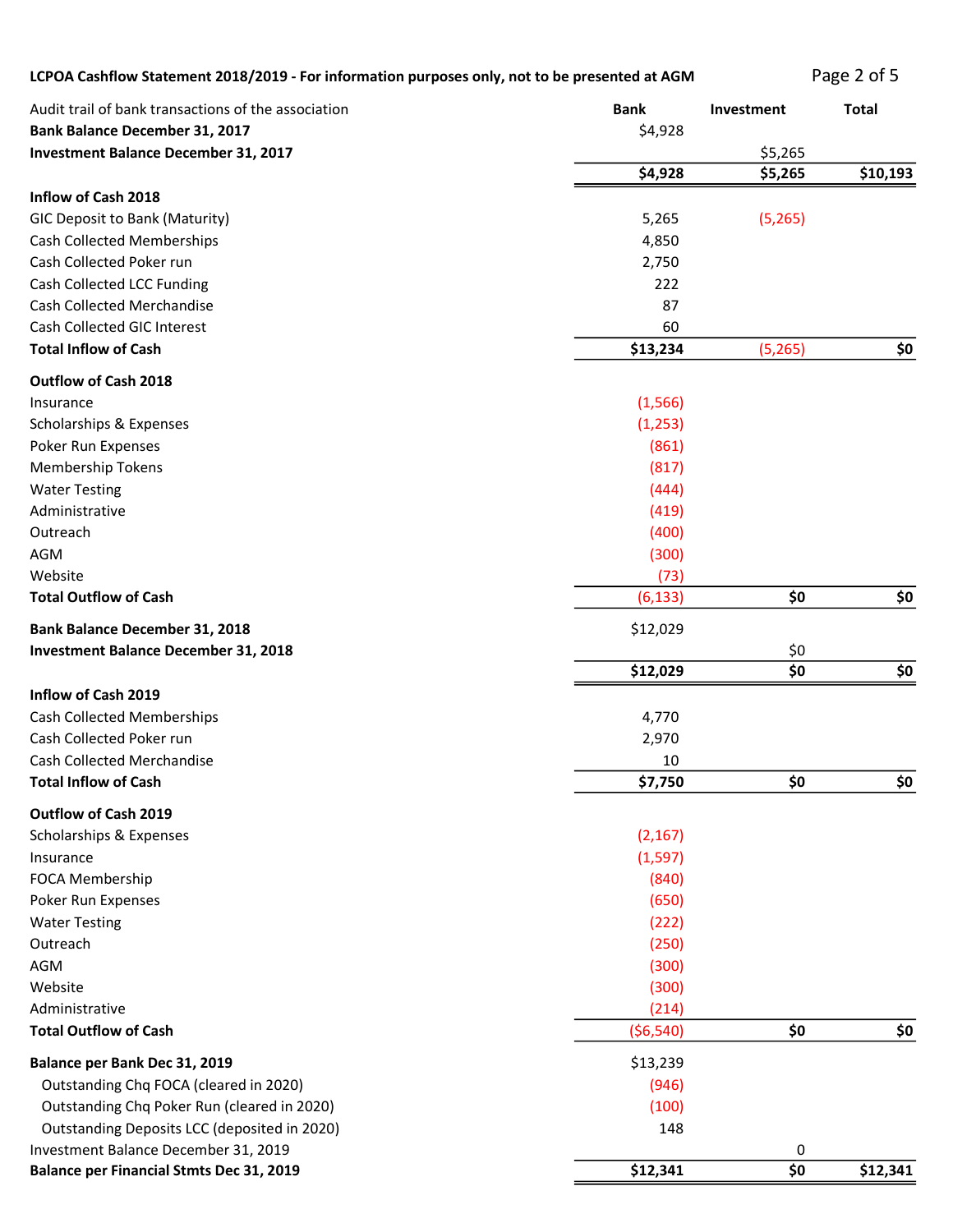## **2019 Financial Report Summary** *Page 3 of 5*

The asset position of the association is \$12,341.60 which includes outstanding 2019 cheques & deposits.

Association membership revenue was \$4,730 , a decrease of approximately 2.1% over 2018 association. 2018 was a higher than average membership year due to increased voting interest at the AGM.

Poker run revenue was \$2,970 an increase of 8% over 2018

As a percentage of association membership revenue, the highest expenses (excluding poker run& scholarship expense) were:

Liability Insurance \$1,587.32 - 33.8% of membership revenue

FOCA membership \$945.75 - 20% of membership revenue

AGM Hall rental revenue \$300 - 6.3% of membership revenue

Tokens/Gifts to membership were eliminated in 2019 (in prior year it represented 17% of membership revenue)

Approximately 98% of this year's poker run revenue was allocated toward expenses and the awarded scholarships. Two scholarships were awarded in 2019. Information on the scholarship envelope is provided below.

## Inflow/Outflow Scholarship 2011 to 2019

| <b>Total Revenue Raised from Poker Run</b>        | 23,369 |
|---------------------------------------------------|--------|
| <b>Total Expenses</b>                             | 9.481  |
| Less Scholarships awarded                         | 11,000 |
| Balance of Scholarship envelope December 31, 2019 | 2,888  |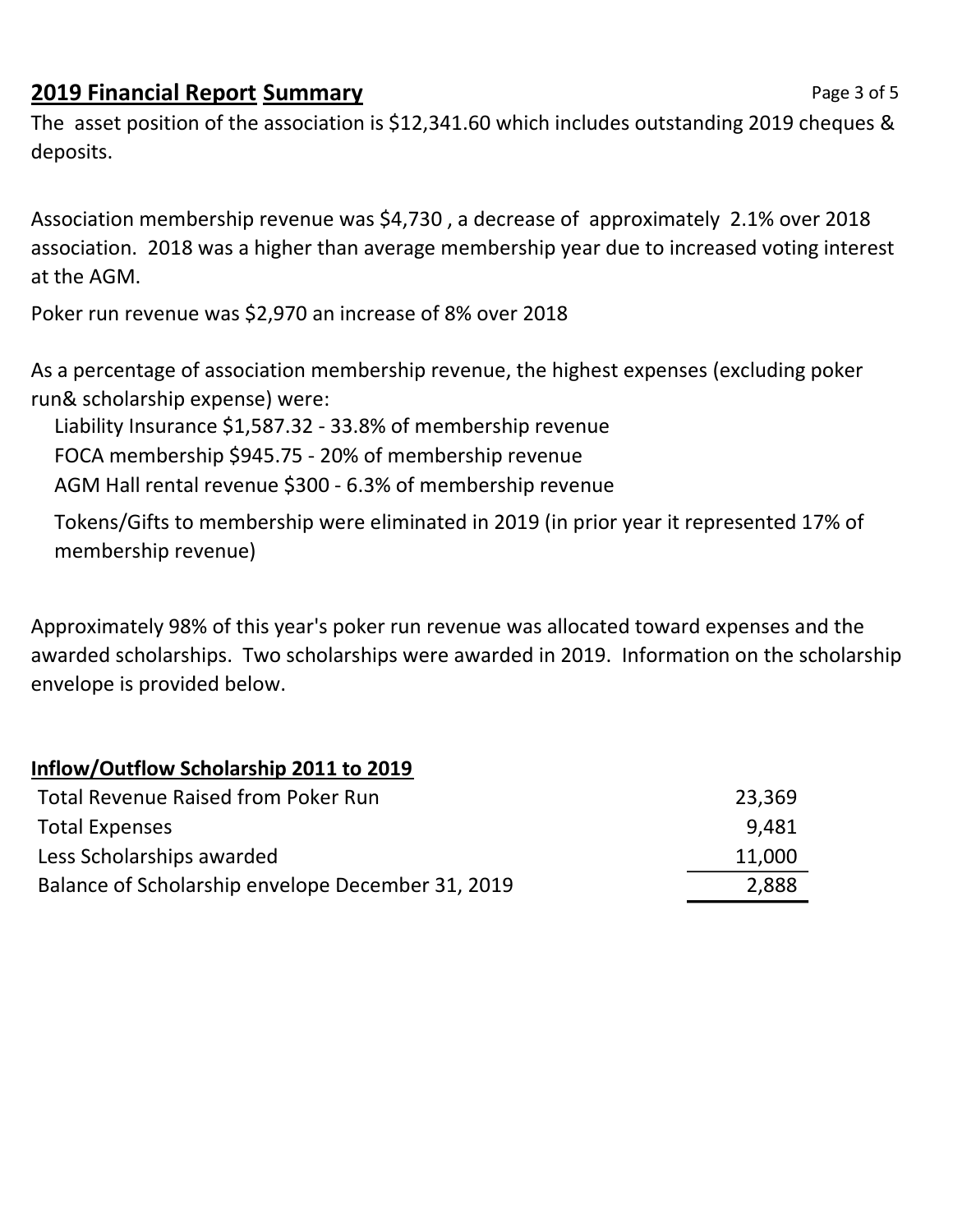## Scholarship Program History & Financial Allocation - Prepared & presented by Judy Bates

The Poker Run was originally a LCC event instituted to raise money to cover the litigation cost related to the development of Turners Island. Then, in 2008, the LCC turned the Poker Run over to the LCPOA and the revenue became part of the overall budget.

In 2011, a scholarship program was developed subsequent to an AGM motion to be funded from the Poker Run proceeds, with the premise being that membership revenue would not be used to fund the scholarship.

In the 8 year period of 2011 - 2019, the revenue raised was \$23,369, the direct expenses of the Poker Run and Scholarship was \$9,481 and \$11,000 in scholarships were awarded, leaving a balance of \$2,888.

The LCPOA has two primary sources of revenue:

- #1. Memberships = 60% of total revenue
- #2. Poker Run = 40% of total revenue

The practice has been that the Scholarship Program funding has been based on deducting DIRECT (advertising, prizes & gifts) expenses from the total revenue and the remaining was used to grant scholarships.

| Poker Run Average Annual Revenue:                       | \$2,900      |
|---------------------------------------------------------|--------------|
| Poker Run & Scholarship Average Annual Direct Expenses: | \$1,917      |
| Net average surplus:                                    | <b>\$983</b> |

When the same practice is applied to all other LCPOA programs (Environment, PR &

Communication, Lake Steward, Member Services and Buoys), they are funded as follows:

| <b>Membership Revenue:</b>                                             | \$4,888 |
|------------------------------------------------------------------------|---------|
| Less Direct Program Expenses: \$683 (water testing, newsletter, buoys) | \$683   |
| Net: \$4,205 to be shared among the 5 program areas (per Program) =    | \$841   |

If all programs are deemed as being of equal importance, the available funding is not equal, with the Scholarship being afforded \$983 annually, while the others receive \$841 per program